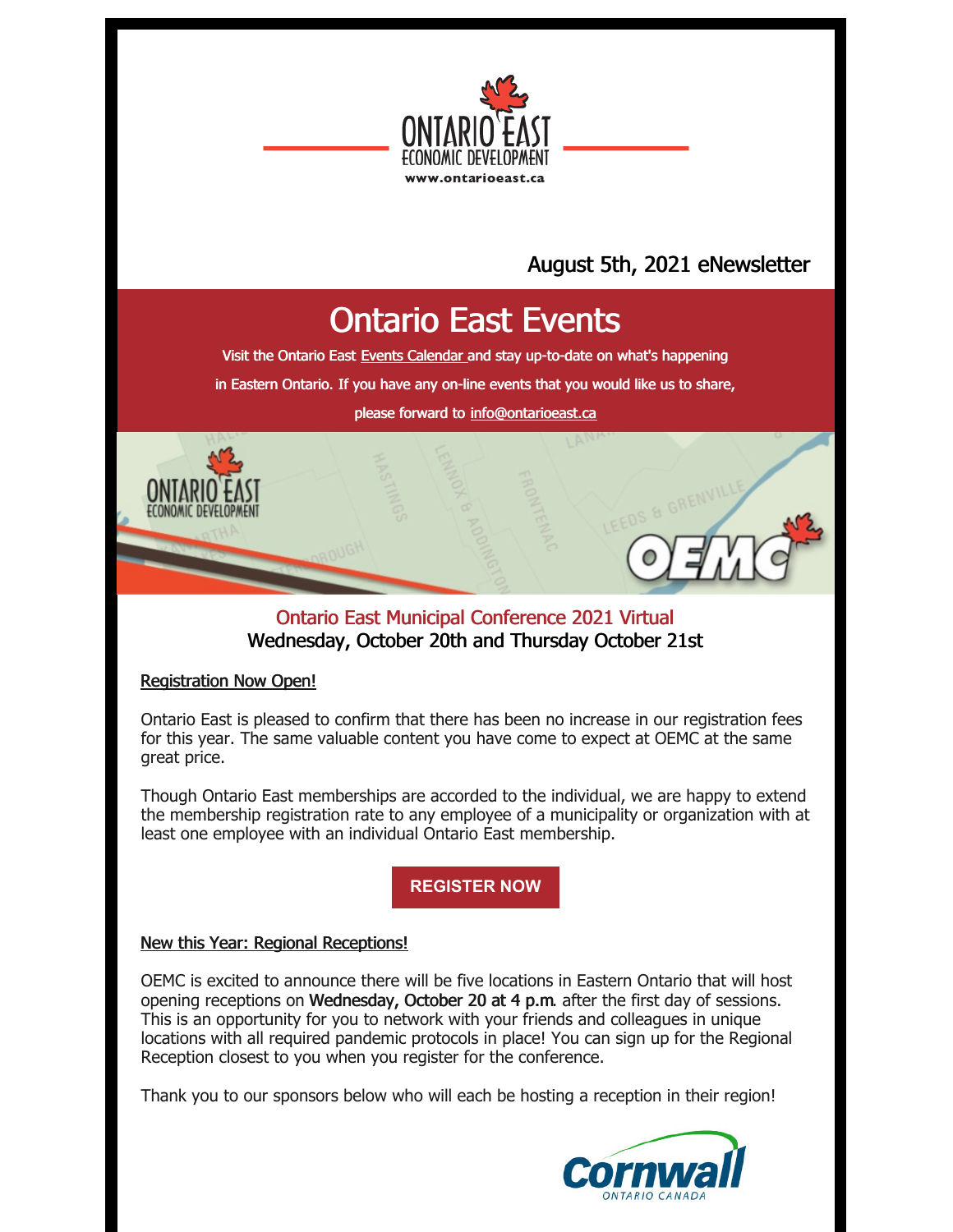

#### Sponsorship Opportunities

Support OEMC and take advantage of the many opportunities to access OEEDC Members and OEMC attendees, including the opportunity to be featured in a Virtual Exhibit Showcase to highlight products and services, and the opportunity to present a session at the conference and afterwards.

**[SPONSORSHIP](https://oemc.ca/2021-sponsorship-opportunities/) INFORMATION**

Thank you to our 2021 OEMC Sponsors for their Support

Platinum:





Silver:





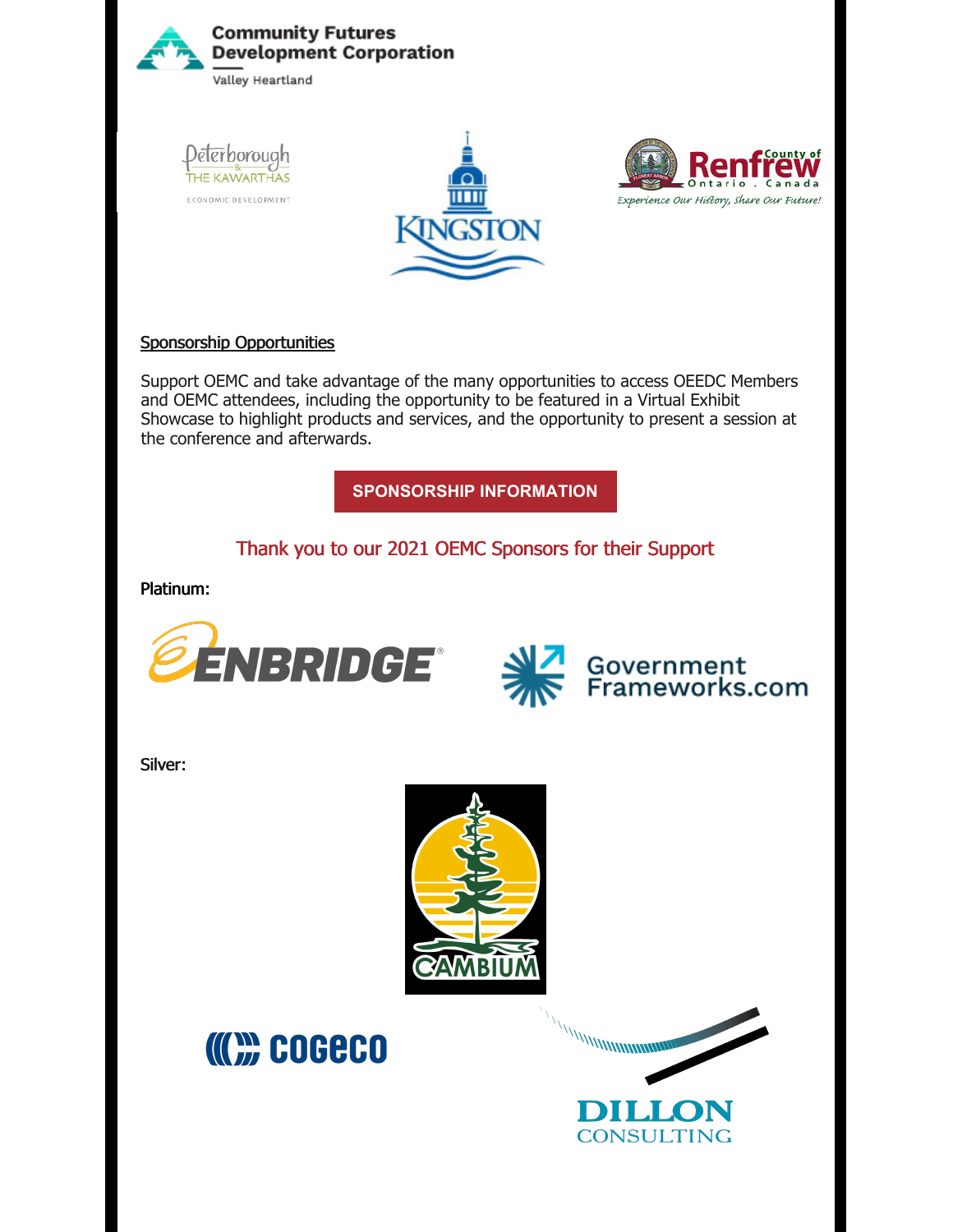

Ontario Digital Main Street Employment Opportunity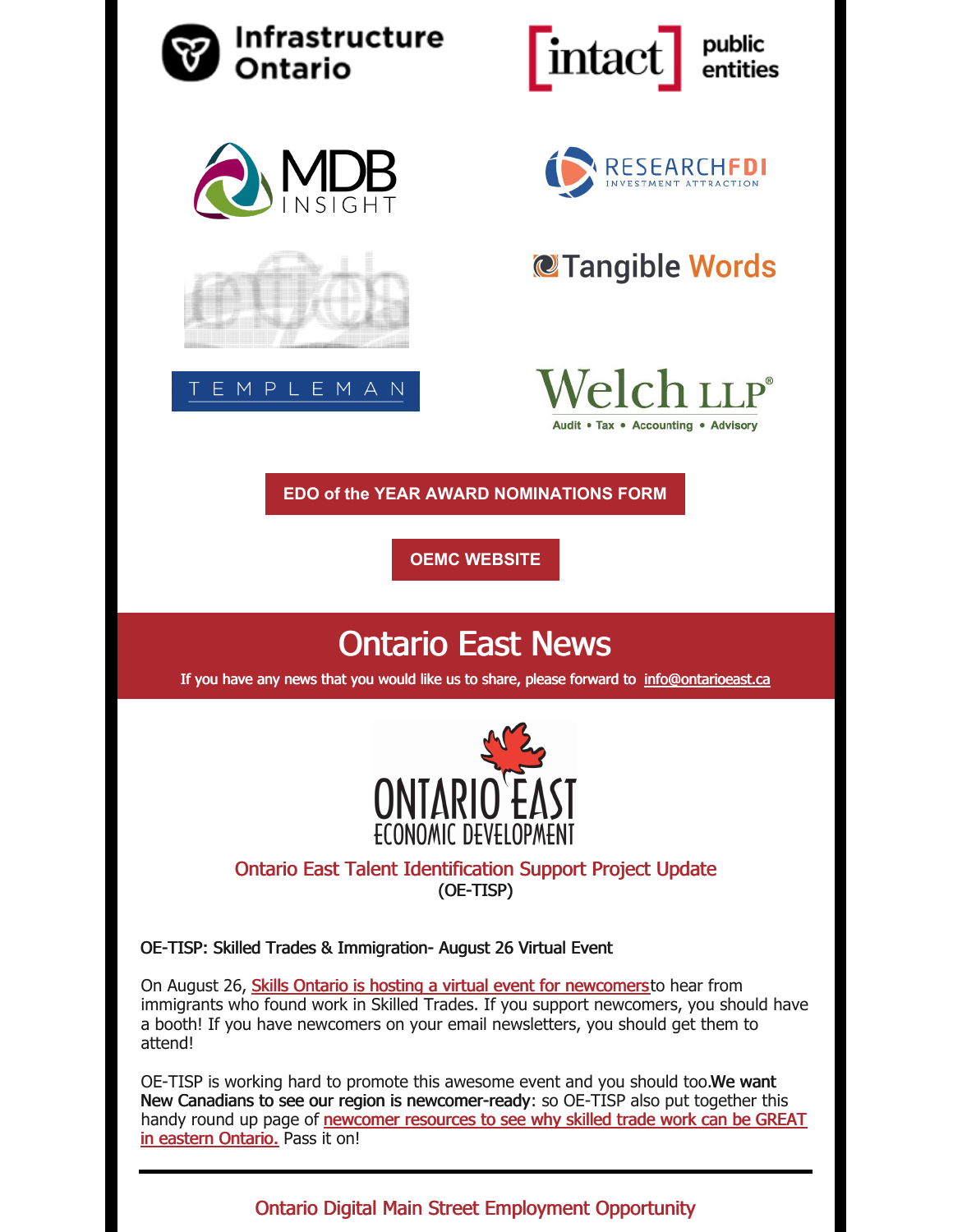